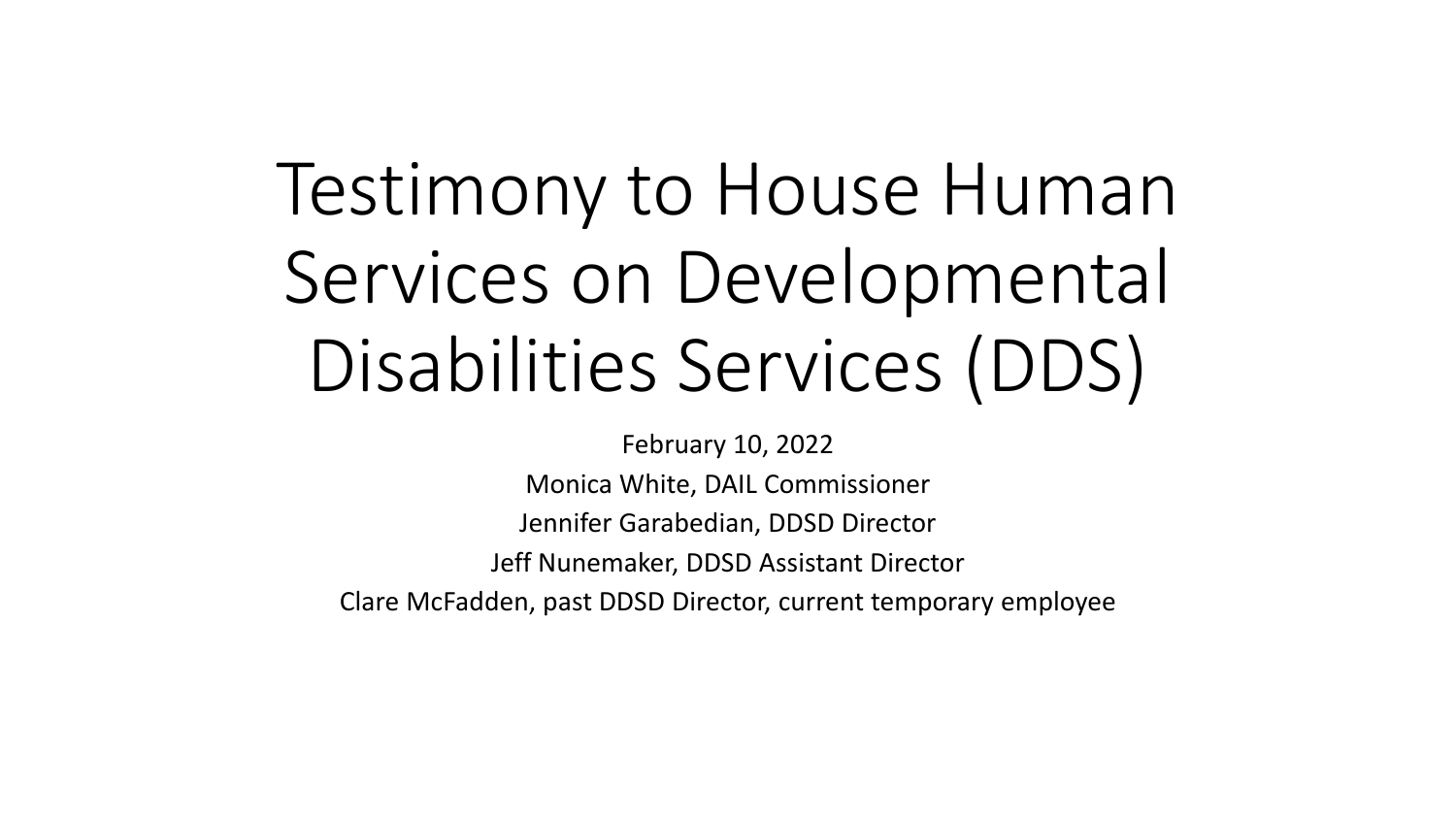## Introductions

- •HHS Committee
- •Monica White, Commissioner
- •Jennifer Garabedian, DDSD Director
- •Jeff Nunemaker, DDSD Assistant Director
- •Clare McFadden, former DDSD Director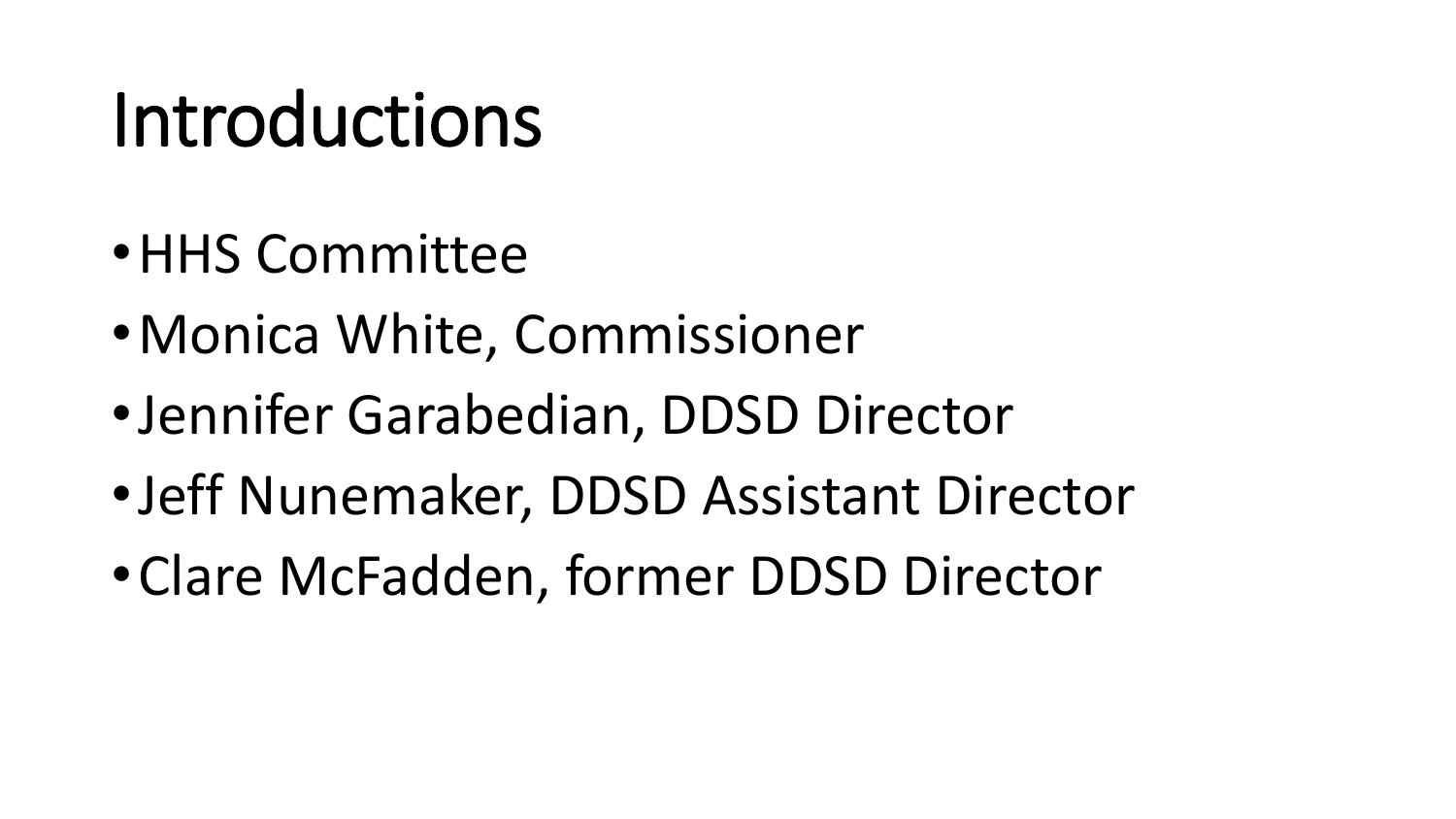# DDSD Internal Operations Update

- Pandemic impact health and safety focus
- DDSD experienced significant turnover in 2021, with 6 of 18 positions becoming vacant between June-November 2021, and 2 more in early 2022
	- Additionally, redeployment of two DDSD staff full time to COVID-19 response needs
- Looking ahead to 2022:
	- All DDSD vacancies have been filled
	- Hired three retired staff as temps to onboard new people and provide additional project based capacity
	- Reorg of DDSD reporting structure for greater sustainability
	- Long term succession planning and strategic prioritization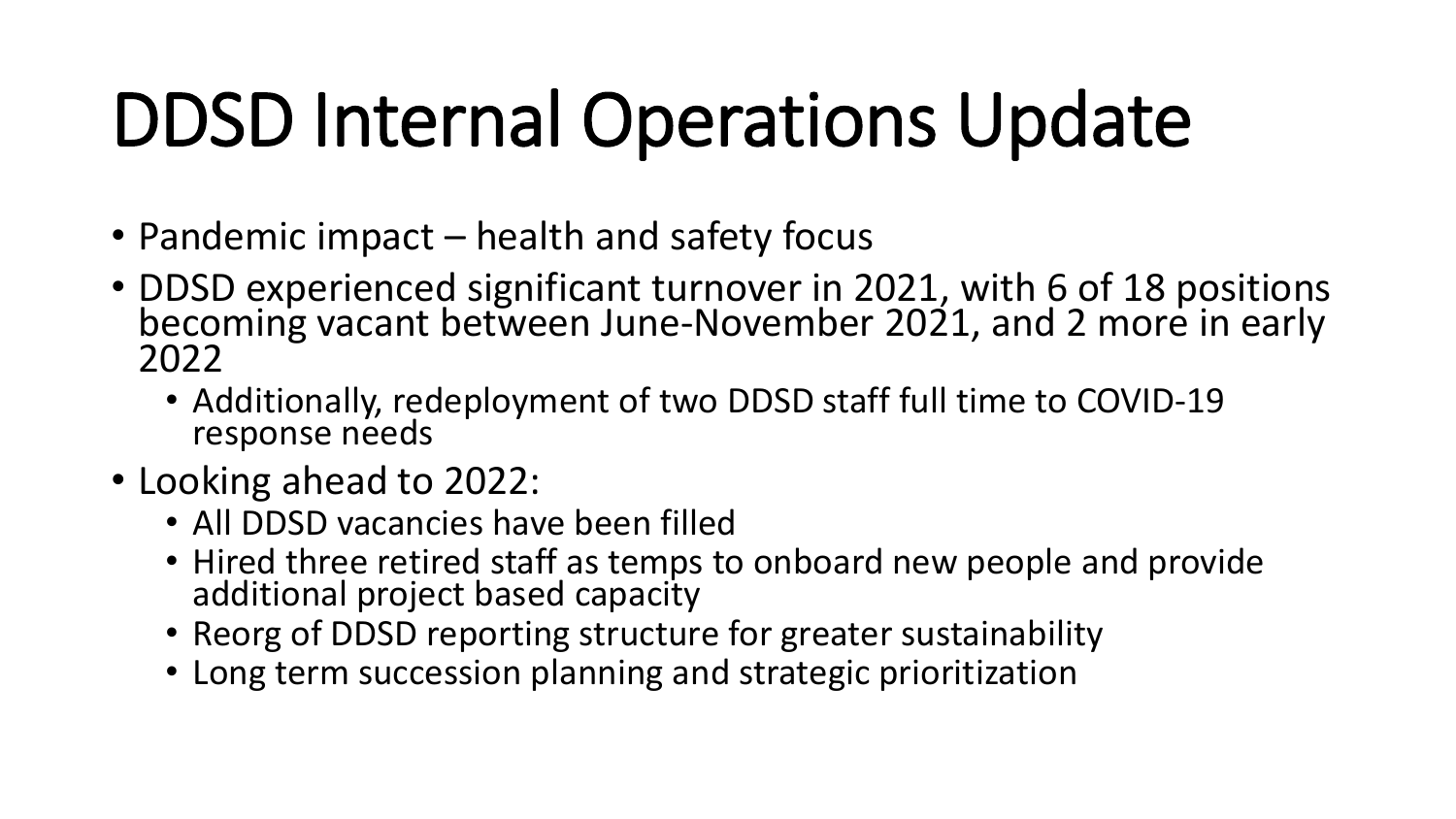#### Developmental Disabilities Services Division (DDSD) **Organizational Chart**



Effective 1/24/2022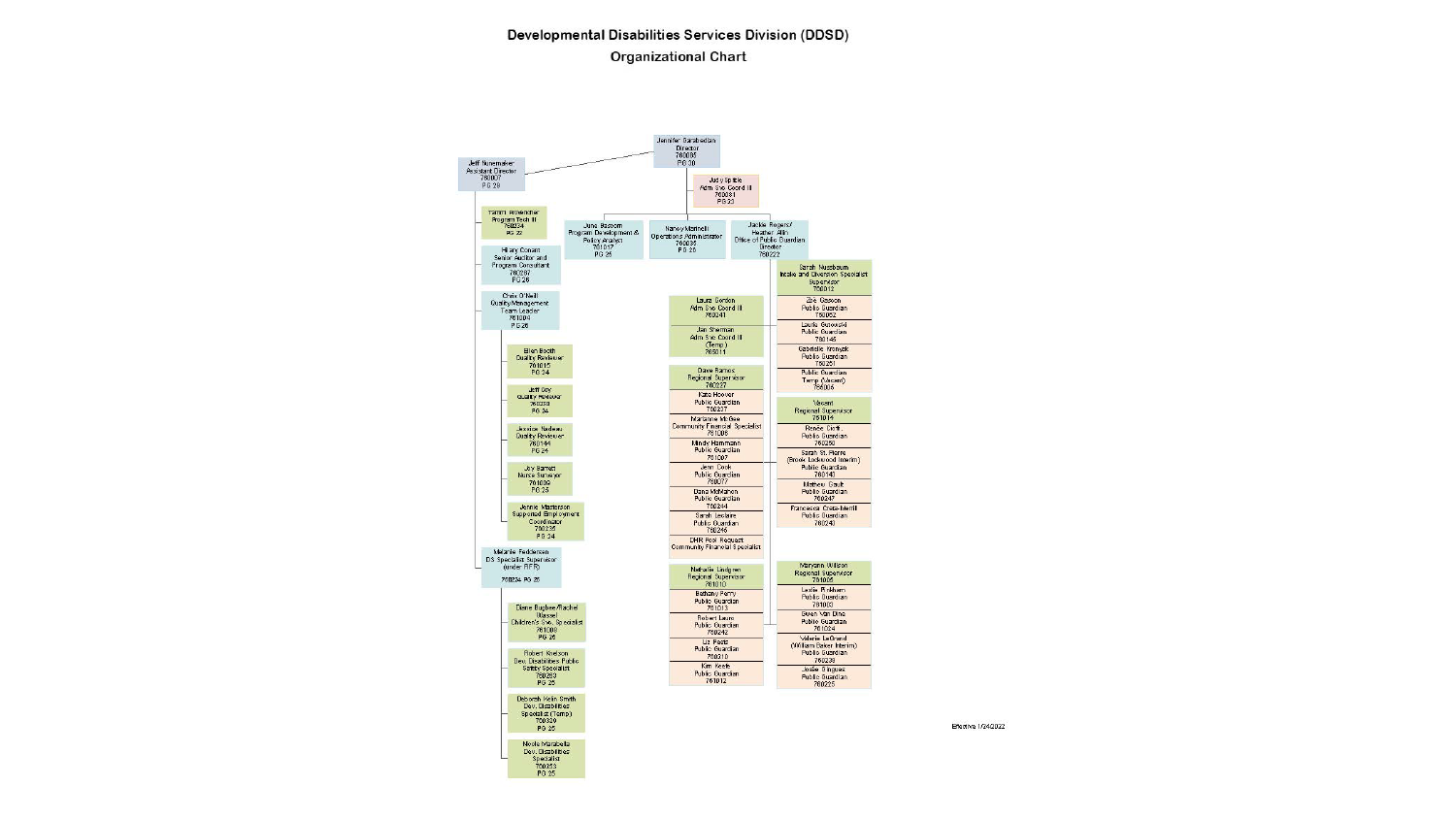# HHS requested DAIL provide information regarding:

- •Description of the DDS System of Care Plan (SOCP)
- •Process for creating/updating SOCP
- •Eligibility/application process for DDS
- •Description of housing options for people with developmental disabilities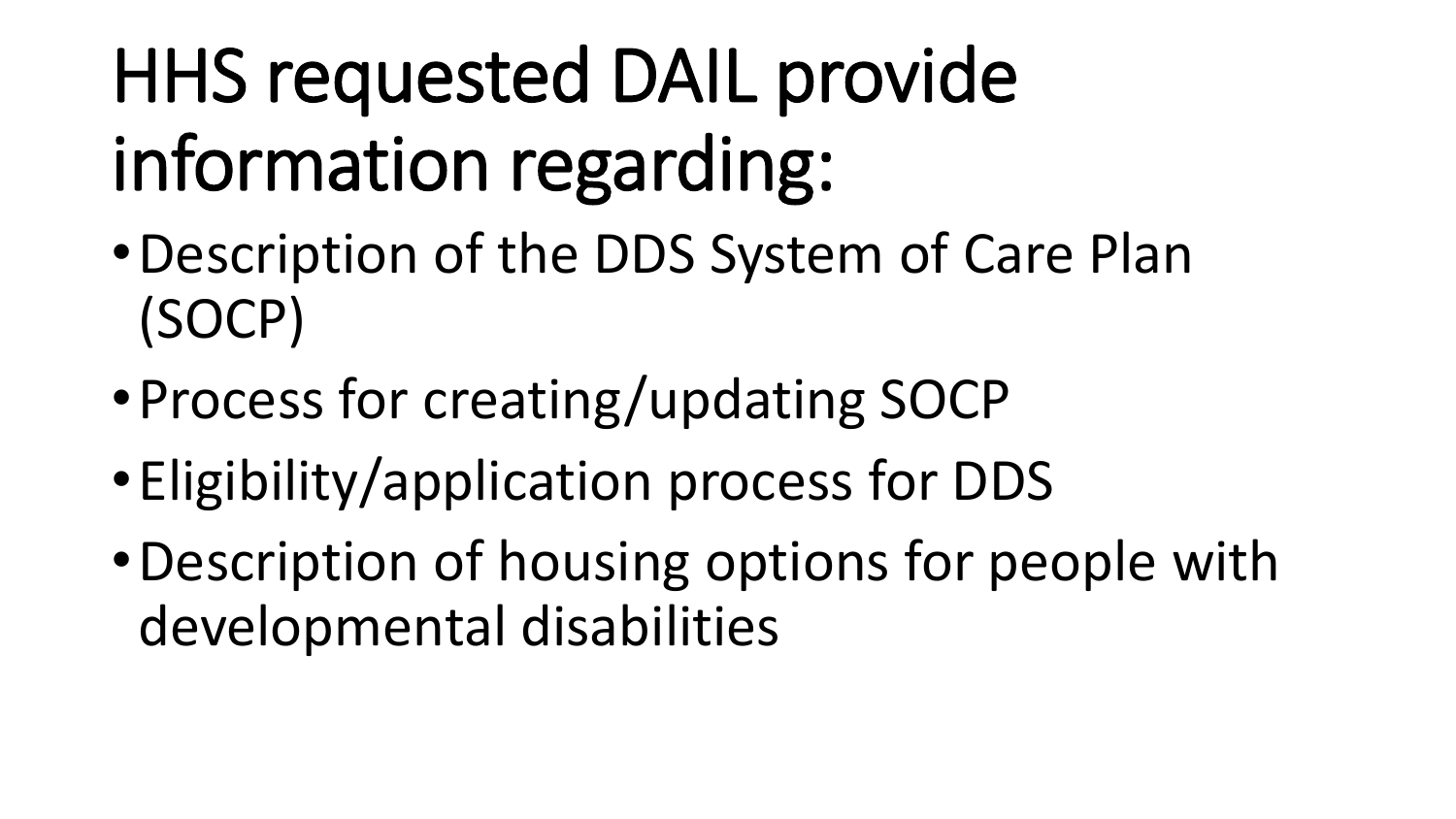#### Description of the System of Care Plan

• The DD Act of 1996 (<https://legislature.vermont.gov/statutes/chapter/18/204A>)

requires the DAIL to adopt a plan every 3 years that describes the nature, extent, allocation and timing of services for people with DD and their families.

- In 2014, the DD Act was amended and now requires that certain categories of the plan be adopted through the rulemaking process. These include:
- 1. Priorities for continuation of existing programs or development of new programs;
- 2. Criteria for receiving services or funding;
- 3. Type of services provided; and
- 4. A process for evaluating and assessing the success of programs.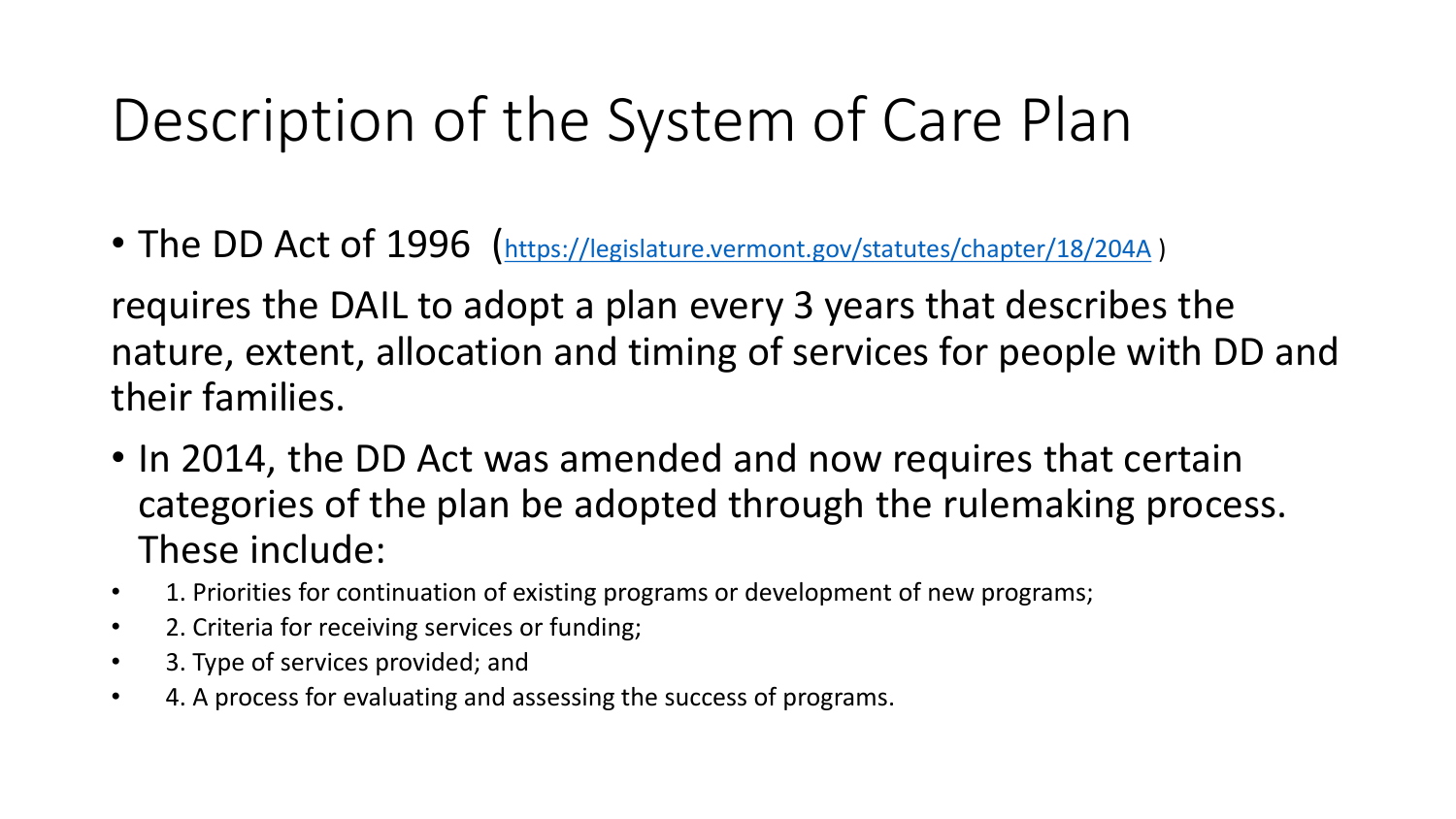#### Description of the System of Care Plan, cont.

• This means that any changes in these categories must be included in the department's Regulations Implementing the Developmental Disabilities Act of 1996 (DD regulations) [https://humanservices.vermont.gov/sites/ahsnew/files/documents/MedicaidPolicy/7.100%20final-clean.ddact-](https://humanservices.vermont.gov/sites/ahsnew/files/documents/MedicaidPolicy/7.100%20final-clean.ddact-regulations-10-01-2017.pdf)

regulations-10-01-2017.pdf.

- SOCP describes:
	- What services are available or will be developed
	- How people apply and can be determined eligible
	- How funding is authorized
	- Parameters for use of funding
	- How much funding is appropriated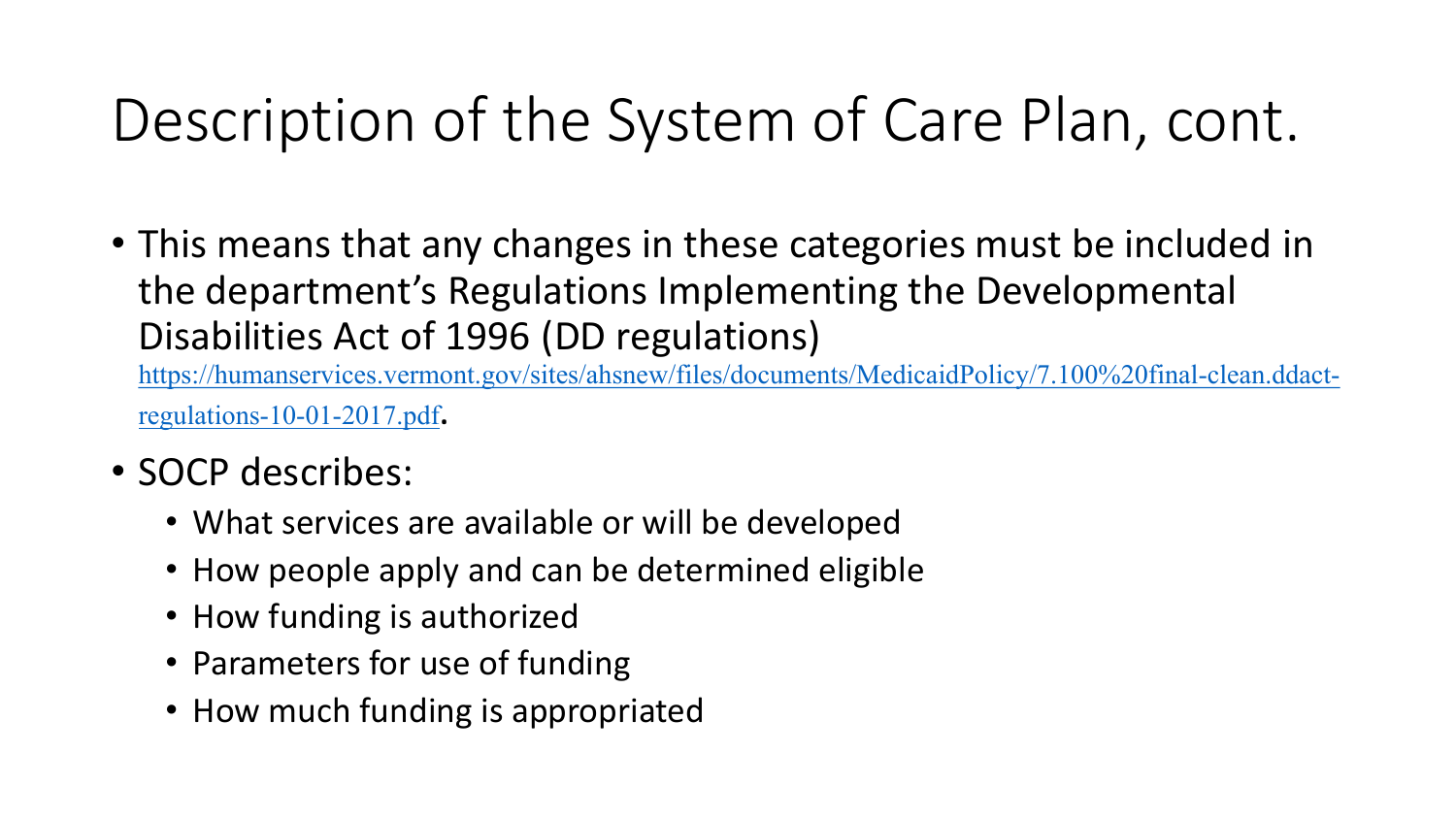#### Process for creating/updating SOCP

- Updated every 3 years, with annual updates, as needed
- Because of the change in 2014 which requires changes in certain categories to go through the rulemaking process, recent updates have required updating the SOCP and regulations at the same time.
- The rulemaking process generally takes 6-8 months.
- DDSD typically plans on 1 year for SOCP and regulations
	- Anticipated effective date of revision: Fall 2022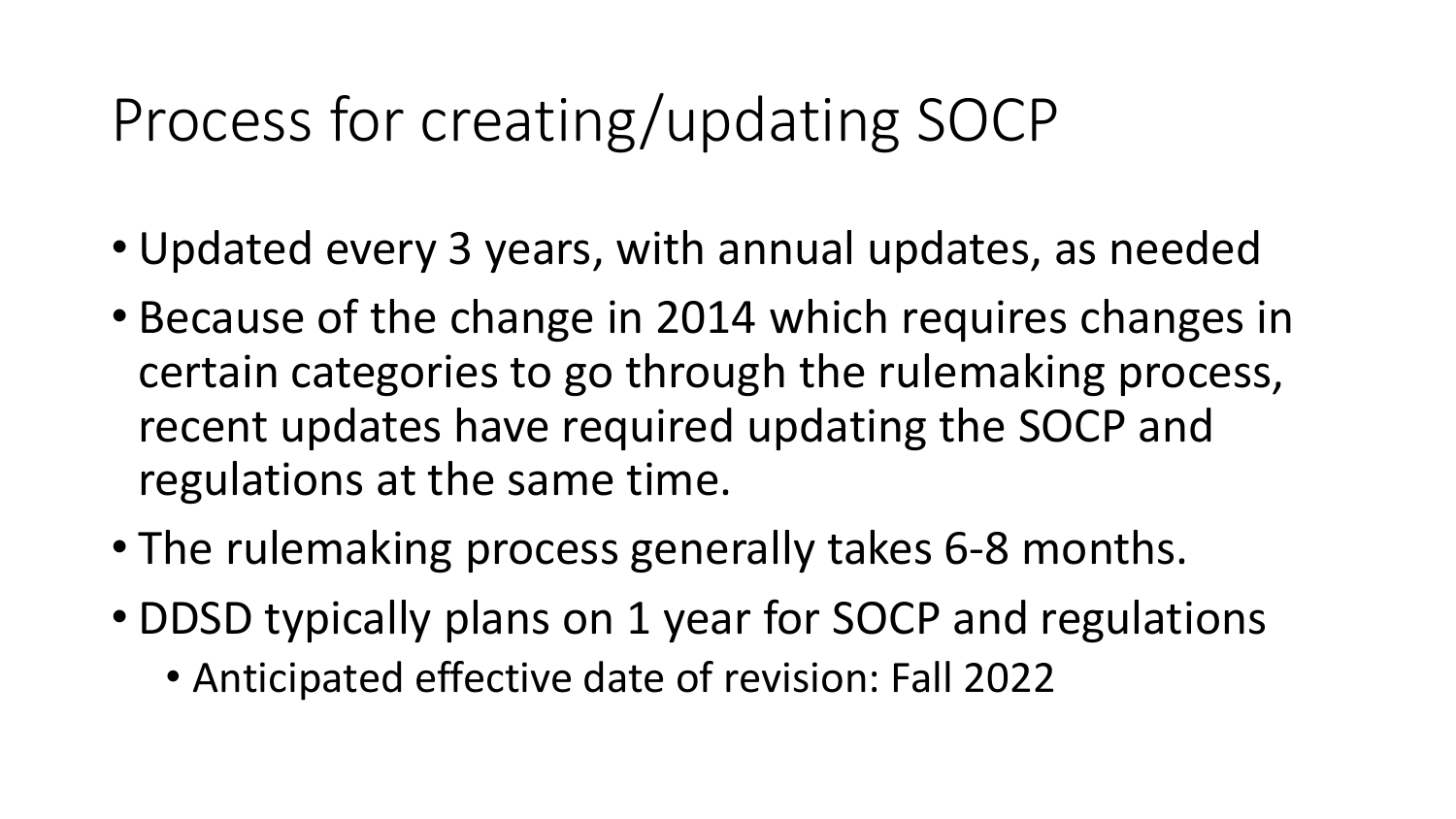#### Process for creating/updating SOCP, cont.,

- DDSD conducts a review of Regulations and SOCP for needed updates
- Considers experiences over the past years and feedback provided by multiple stakeholders since last update, as well as new federal requirements
- DDSD drafts changes to Regulations
- Draft Regulations presented to DDS State Program Standing Committee (SPSC) for feedback
- Regulations sent to ICAR
- Regulations filed with Secretary of State's office
- Posted for comment in newspapers and on DDSD website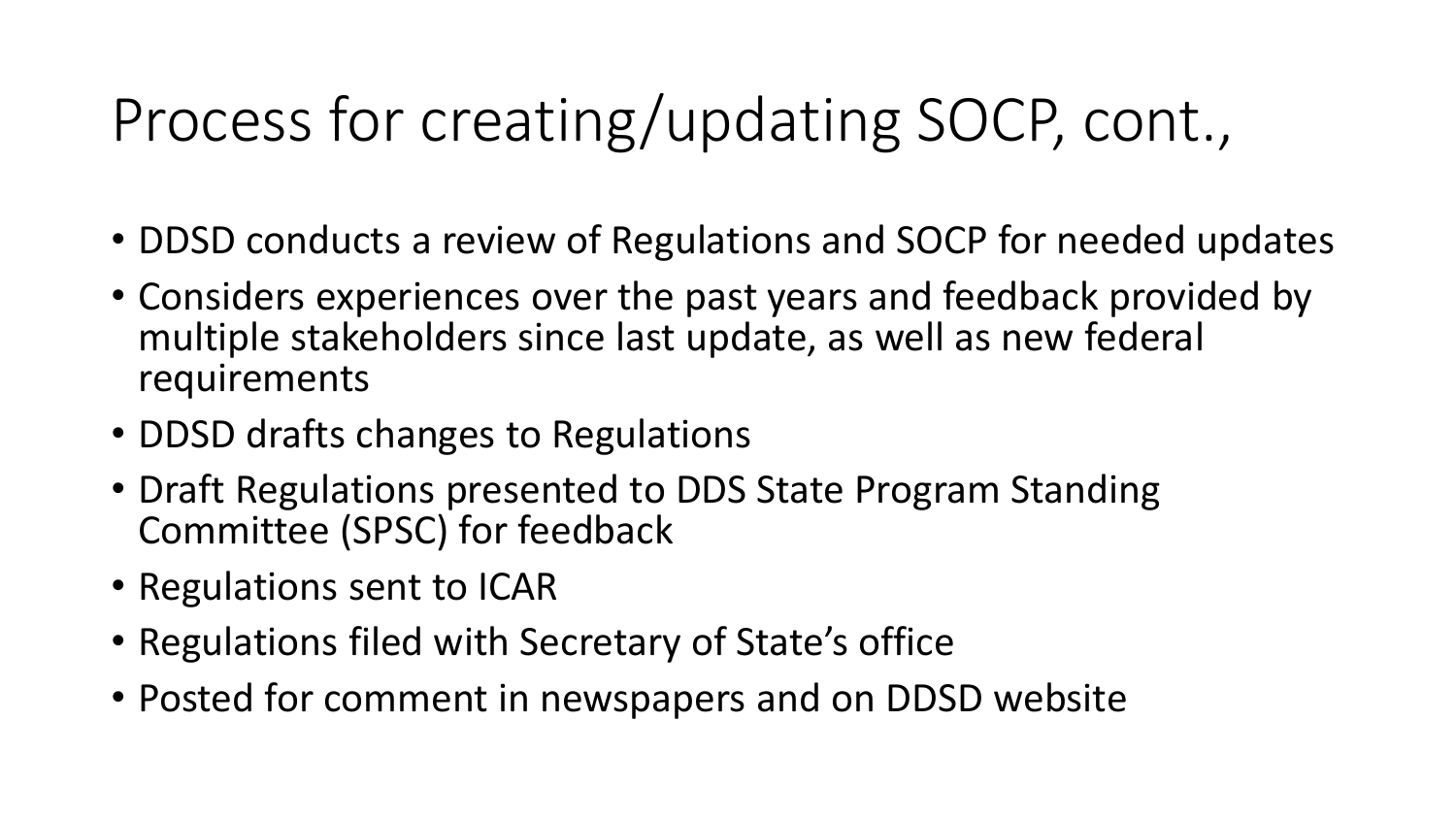### Process for creating/updating SOCP, cont.,

- Robust public input process including:
	- Public forums held around the state
	- Additional discussions with SPSC
	- Targeted outreach to specific stakeholders such as Green Mountain Self- Advocates
	- On-line surveys
	- Local system of care plans (paused for the 2022 update, due to pandemic pressures on providers and stakeholders)
	- Written comments
- Advertise all these opportunities to typical stakeholder groups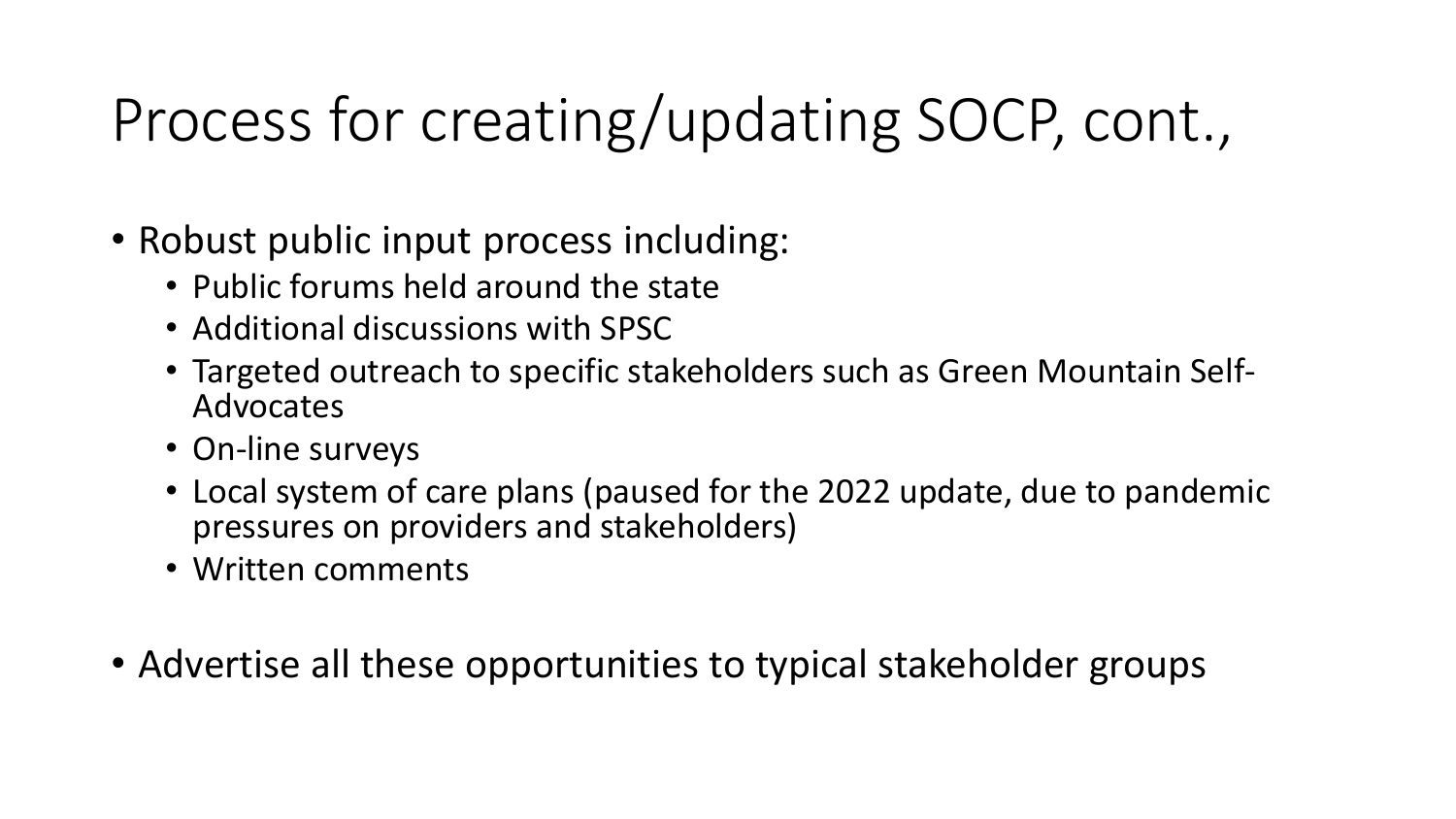### Process for creating/updating SOCP

- After close of comment period, DDSD required to review and respond to all public comment
- Changes made to regulations considering public comment
- Proposed rules sent to LCAR
- Another opportunity for public comment on redrafted rule at LCAR hearing
- Final rule enacted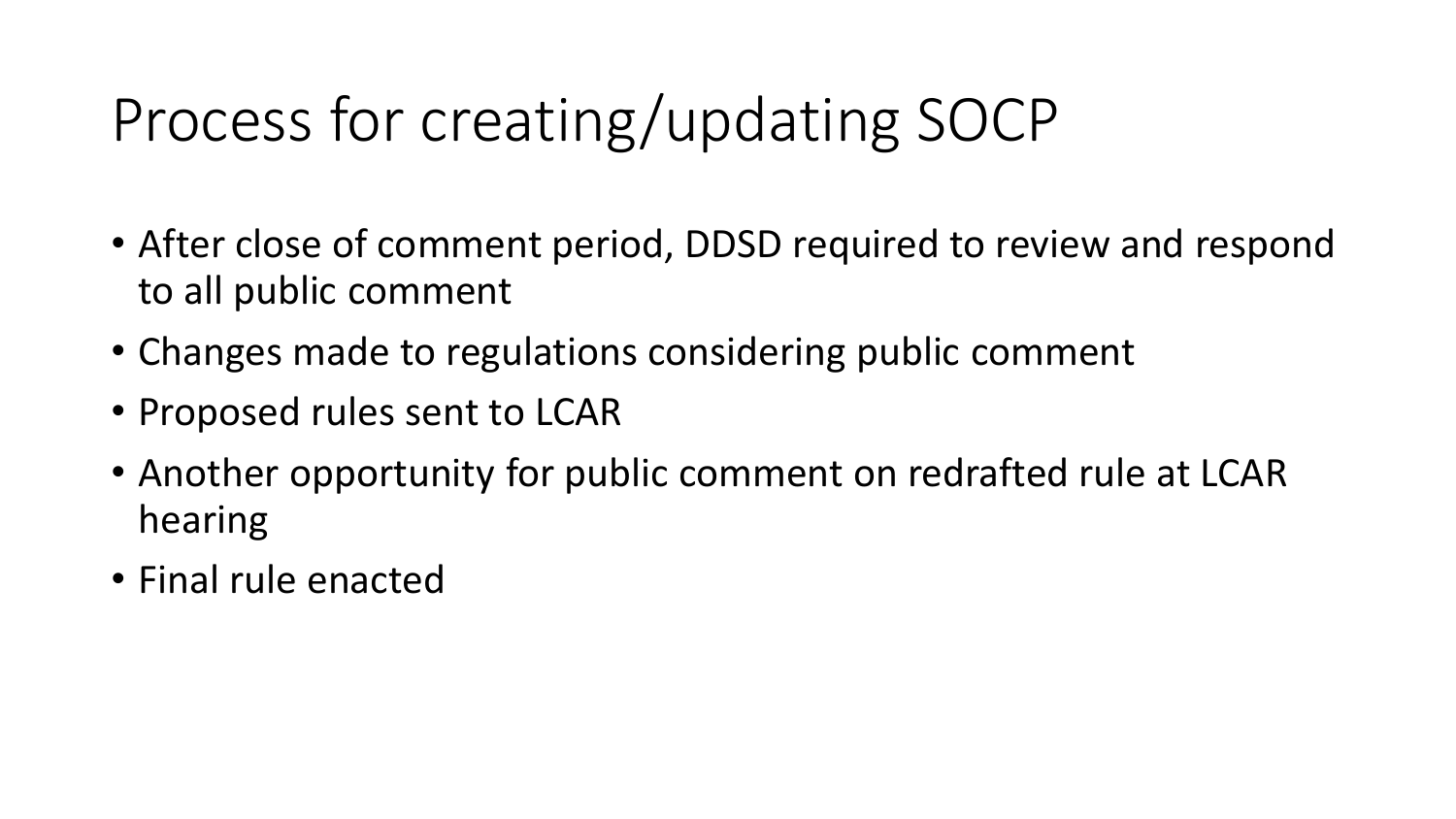#### Process for creating/updating SOCP, cont.,

- The rest of the SOCP, that is not required to be adopted by rule, is presented to the SPSC at least 60 days prior to implementation for input.
- Once priorities for services have been determined, the DAIL Commissioner considers funds available in allocating funding.
- Commissioner considers all the information gathered in the public input process in determining priorities for funding.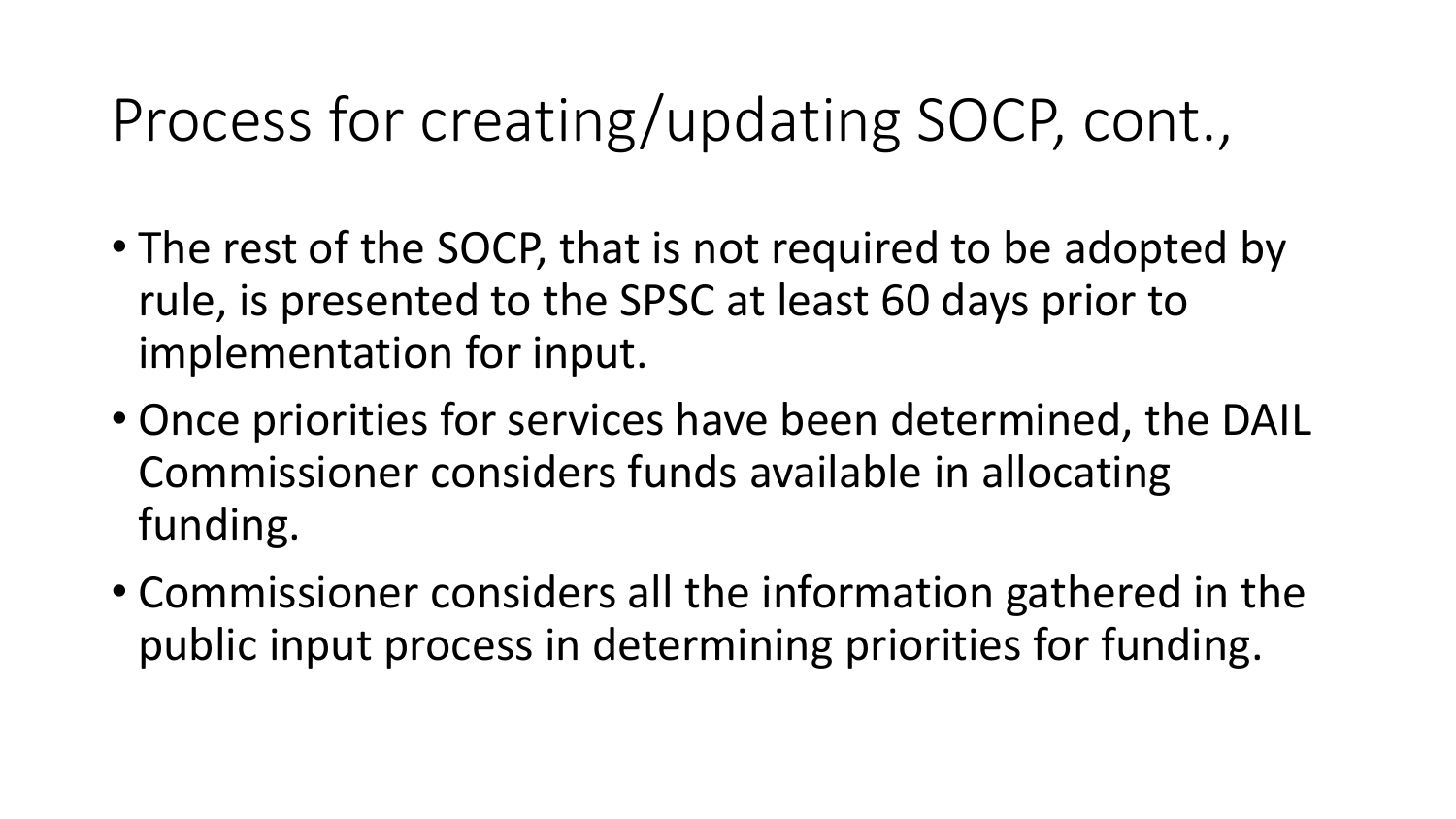#### Current plan for updating SOCP and regs

- Current SOCP was adopted 10.1.17 to cover FY18-20.
- Requested extensions of current plan for FY21 and FY22
- Extensions needed due to significant impact of pandemic on both the State and stakeholders
- In addition, DDSD experienced significant turnover, with 6 of 18 positions being vacated since June 2021, and 2 more in early 2022
- Work by state staff on the SOCP has continued, despite the pandemic and turnover related challenges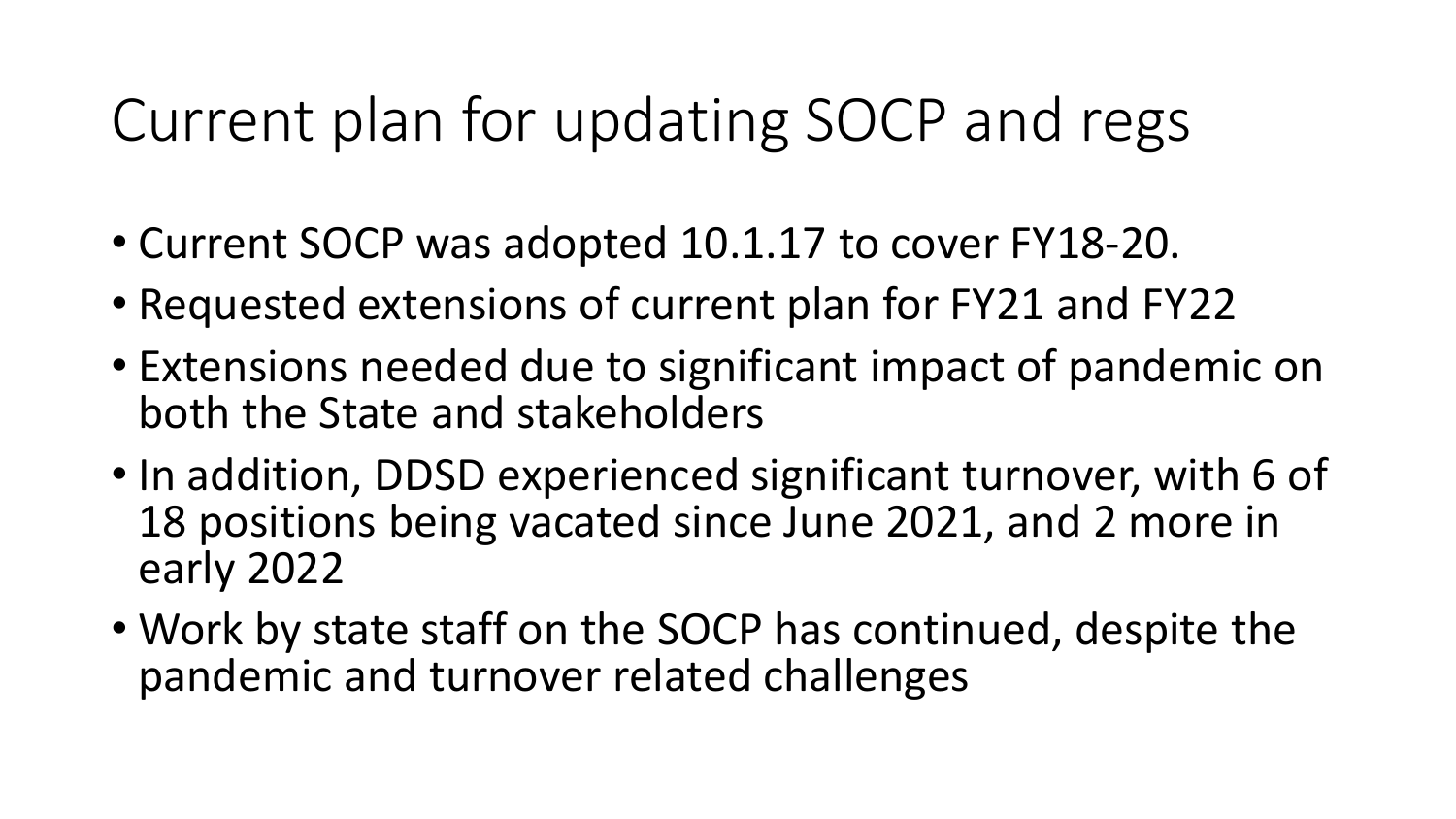Current plan for updating SOCP and regs, cont.,

• Three specific areas of focus have been brought to the Department for consideration in the Plan:

- 1. Allowing parents to be paid with Medicaid funds for providing care to their children with DD,
- 2. Housing and other support services specific to the needs of adults with autism, and
- 3. Increased housing models for adults with developmental disabilities beyond those currently available.
- The Department agreed to consider these areas in the 2022 SOCP.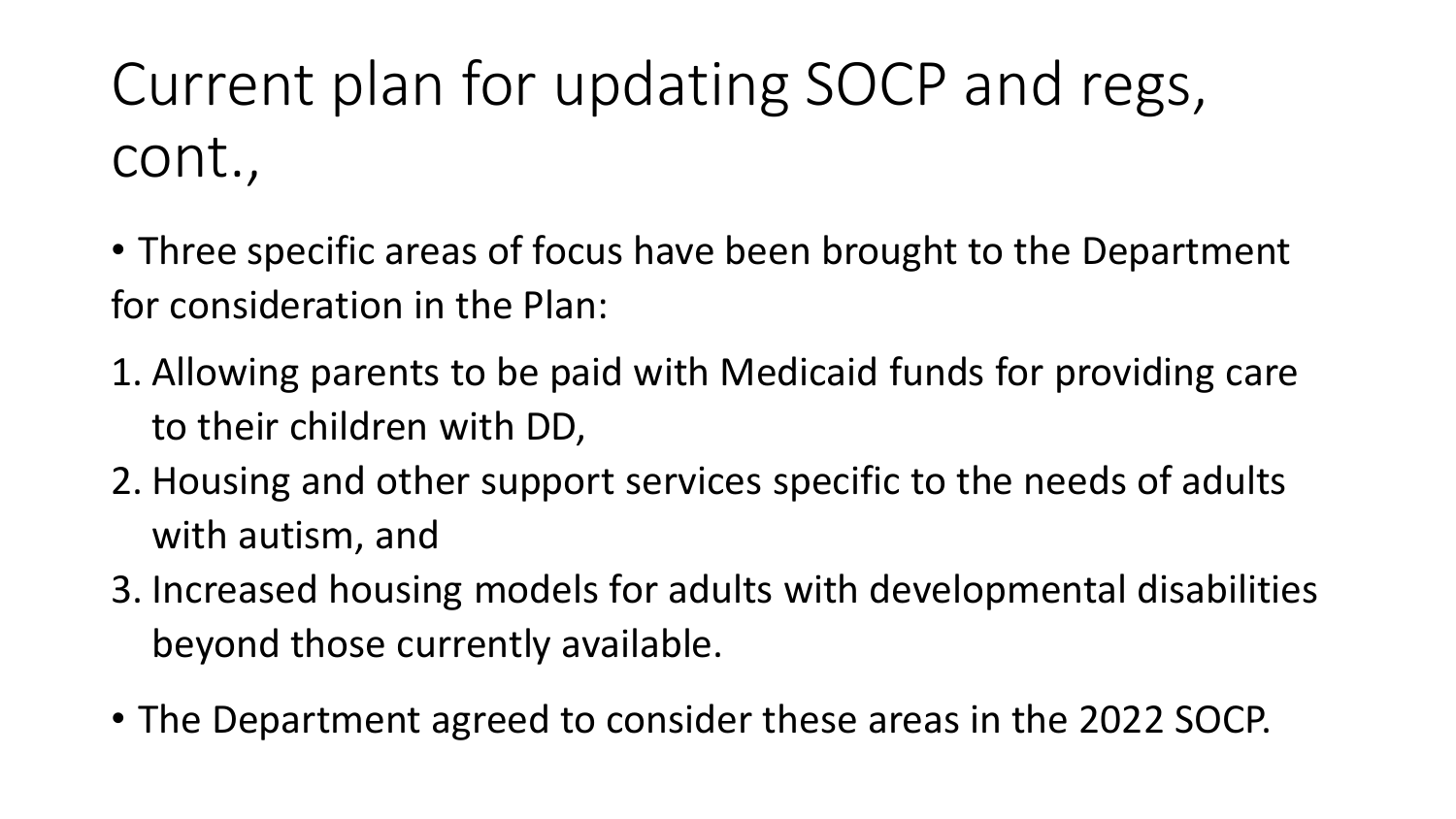Current plan for updating SOCP and regs, cont.,

- DAIL has drafted proposed changes to the Regulations and plans to present these to the SPSC on 2/17/22
	- Proposed changes related to eligibility clarifying language to include consideration of people with IQ test scores up to 75 from current 70
	- Updating the grievance and appeals section to align with federal rules for Medicaid
- Then we will follow the process as described previously for updating the regulations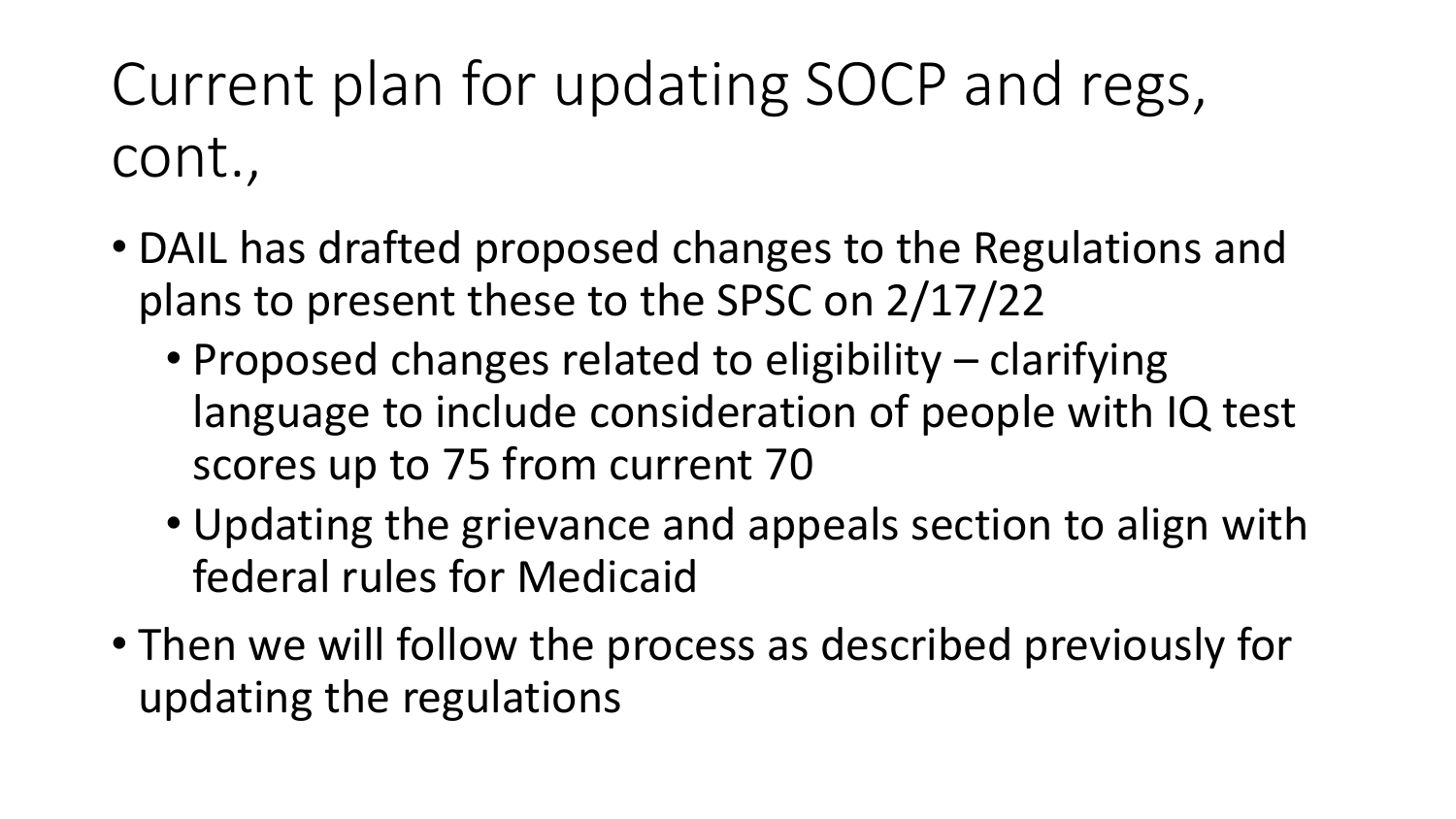## Current plan for updating SOCP and regs, cont.,

- Plan for gathering input on the 3 areas of focus
	- Hold public forums for each topic to collect ideas to address issue
	- Provide additional opportunities for written feedback
	- Review previously collected information and feedback on these topics
	- Based on the above, DDSD will draft proposed ideas to address issues
	- Gather more feedback from stakeholders on proposed ideas, including soliciting feedback from SPSC 60 days prior to inclusion in a plan
	- DDSD to make decisions on what to include in the SOCP based on all feedback received
	- Additional changes to regulations may be required, which would include another round of public input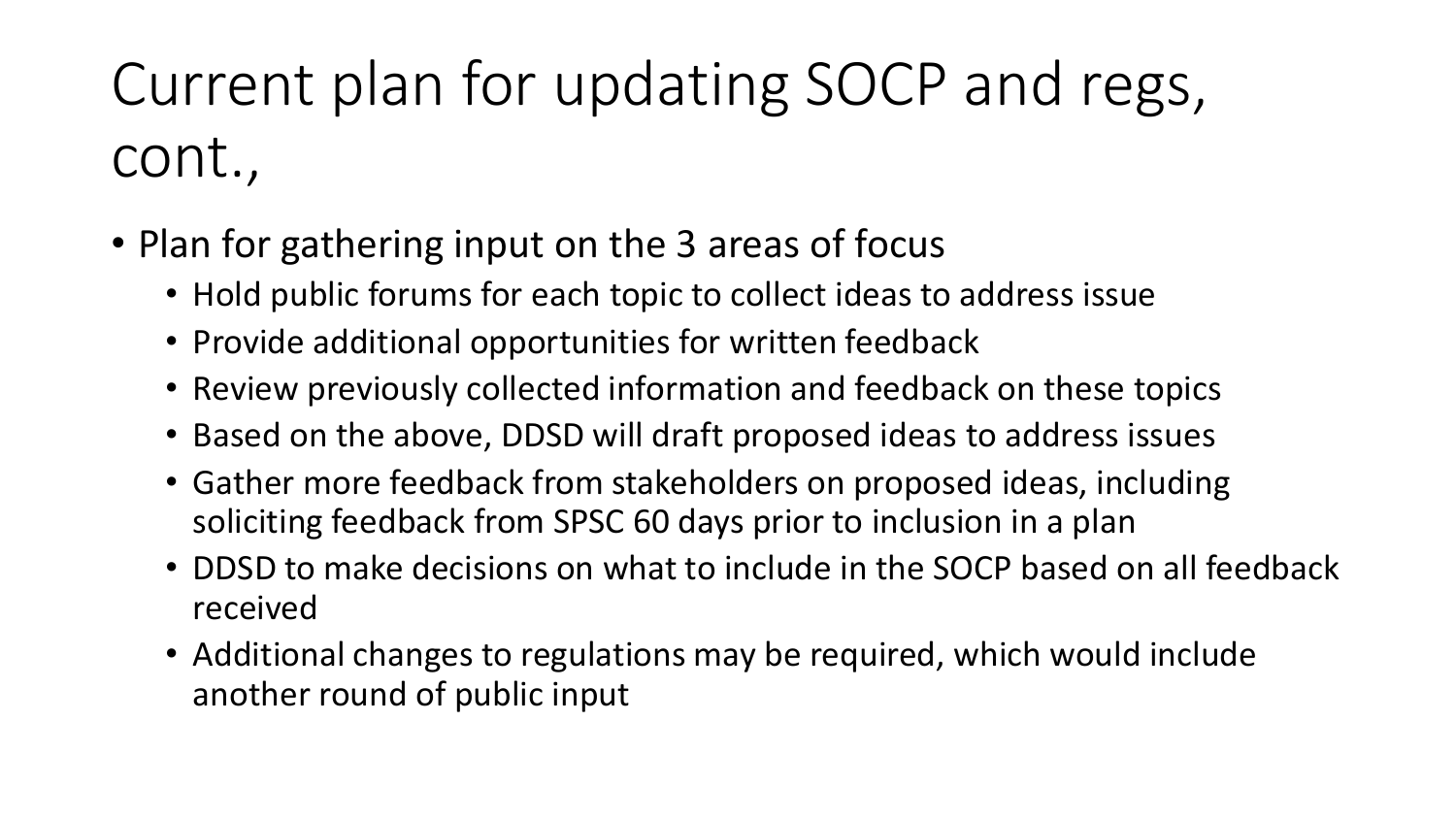### Eligibility and application process for DDS

- Person applies for DDS at the Designated Agency for the region
- Agency conducts a screening within 5 days to see if person is in crisis
- Intake process includes:
	- Gathering information and/or conducting assessment to determine if a person has a developmental disability (intellectual disability or autism spectrum disorder, deficits in daily functioning, onset prior to age 18)
	- Medicaid eligible
	- Assessment of need
	- Inquiring about what a person wants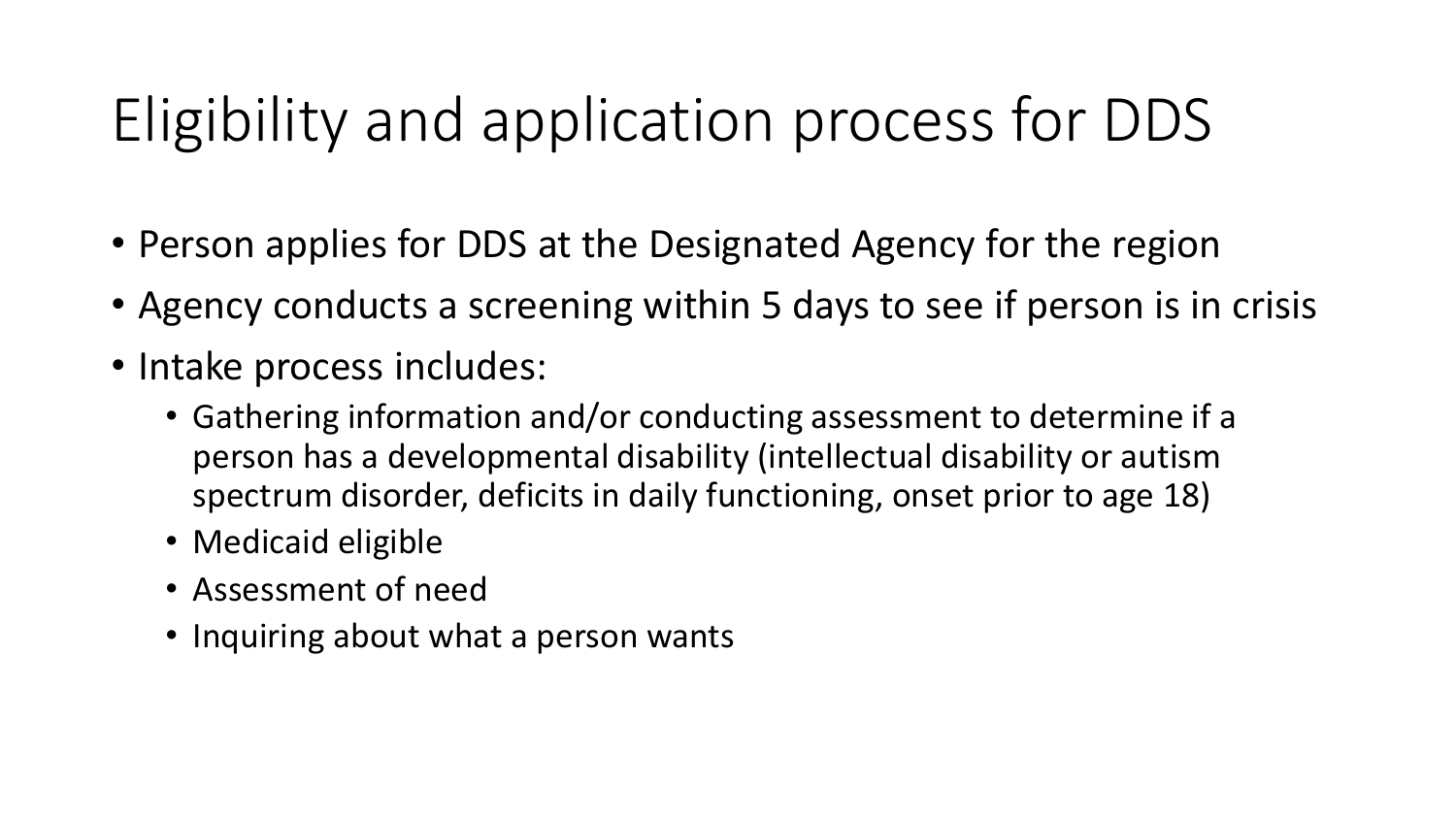### Eligibility and application process for DDS

- If person is Medicaid eligible and has DD, DA reviews available services with person/guardian
- The SOCP includes the criteria to access each program, see section 4 [https://ddsd.vermont.gov/sites/ddsd/files/documents/Vermont\\_DS\\_State\\_System\\_of\\_Care\\_Plan.pdf](https://ddsd.vermont.gov/sites/ddsd/files/documents/Vermont_DS_State_System_of_Care_Plan.pdf)
- If the person wants Home and Community-based Services (HCBS), the DA reviews whether the person meets the criteria to receive HCBS and must submit a proposal for funding to the Local, then State funding committees.
- The funding committees (comprised of DDSD/SOV staff, provider representatives, consumer/family member) recommend to DDSD whether the person meets the criteria and if so what and how much service to approve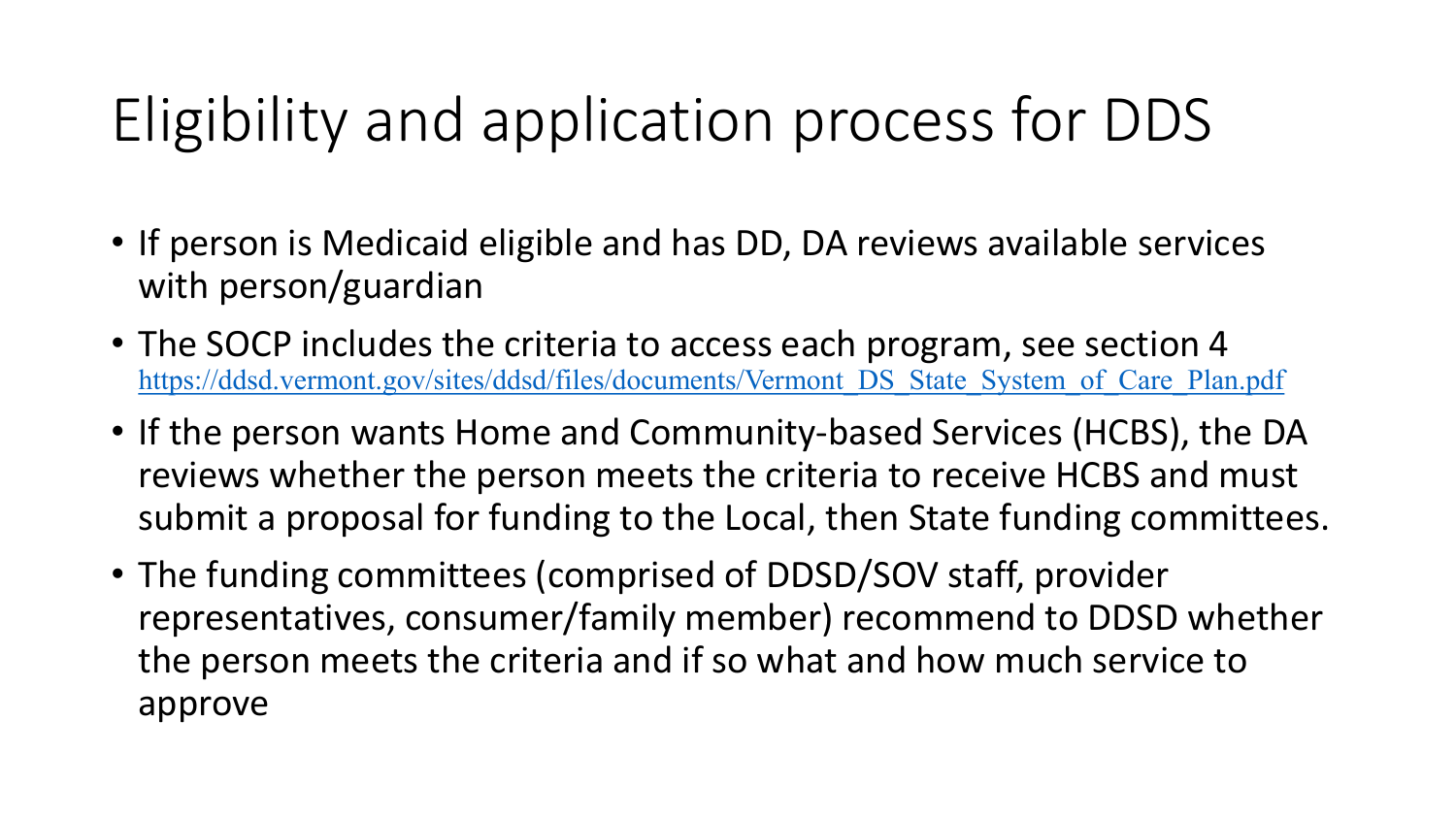#### Eligibility and application process for DDS

- DDSD then makes final decision regarding approval of an individual plan of services and funding
- For non-HCBS services (about 3% of DDS budget), DAIL allocates funding to each agency and the agency approves funding
- Application to a funding decision should be completed in 45 days
- Written notice of decision with appeal rights must be provided to applicant
- Individuals and guardians have the right to appeal any decision regarding funding or eligibility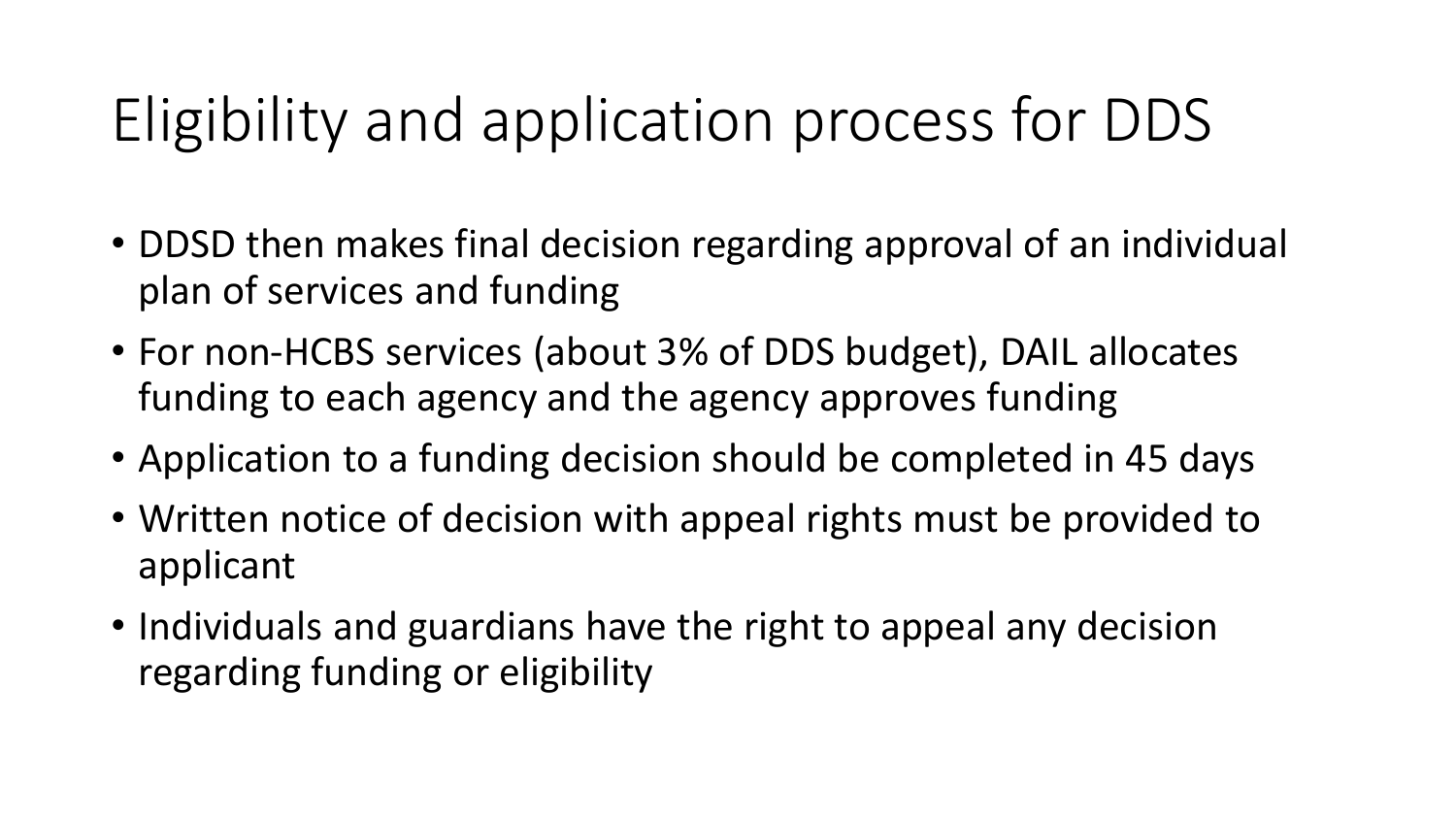#### Housing support options in DDS (FY21 data)

- 1,796 people received home supports in 1,553 settings (see additional handout for more detailed description of housing options)
- Supervised Living (270 served)
- Staffed Living (74 served in 59 homes)
- Group Living (84 served in 19 homes)
- Shared Living (1,368 served in 1,205 homes)
- An additional 328 individuals received home supports in their family home in FY21.